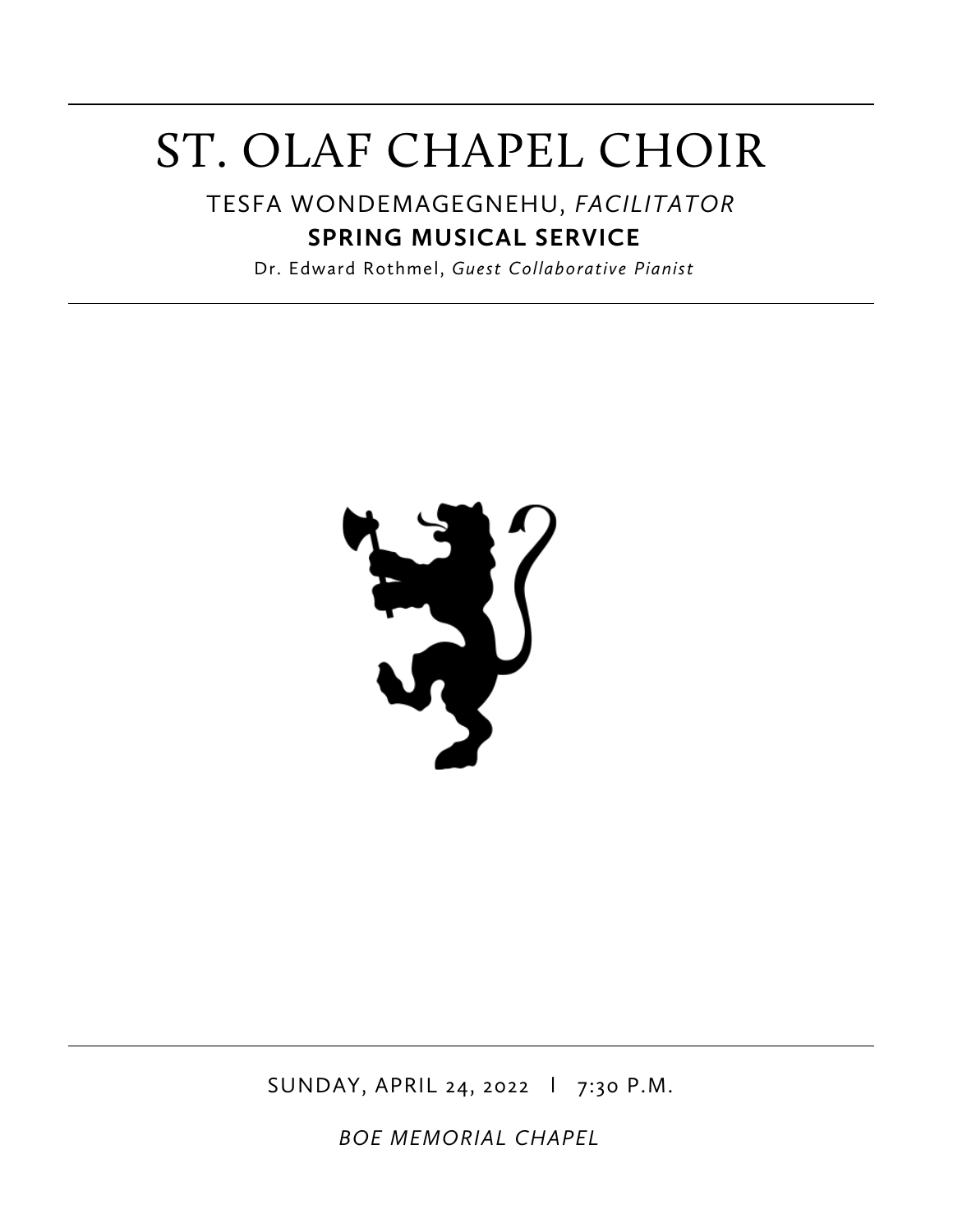## ST. OLAF CHAPEL CHOIR **SPRING MUSICAL SERVICE**

### **OPENING A Conversation with Dr. Emery Stephens**

Samuel Ivory '23, *trumpet*

**Our Phoenix** Mari Esabel Valverde '

My Dear Beautiful People, Each time you are broken, I break, I break, I break a little more then un-break,

I am piecing myself back together with the care of a potter's hands I clay phoenix

I feel the heat of our resurrections burning to glaze our skin into glow my fire and my kiln

are these words, this space the intimate threads of our connection

I envision us going on to eclipse, building, bigger, bigger, bigger more luminous

So bright

My beautiful people our breaking is our making

[Let] us dream towards what we want beyond survival

Let us dream towards loving ourselves over and over again

My beautiful people I can taste our honeyed victory

My beautiful people our dangerous sweetness is our rebellion

*— Amir Rabiyah*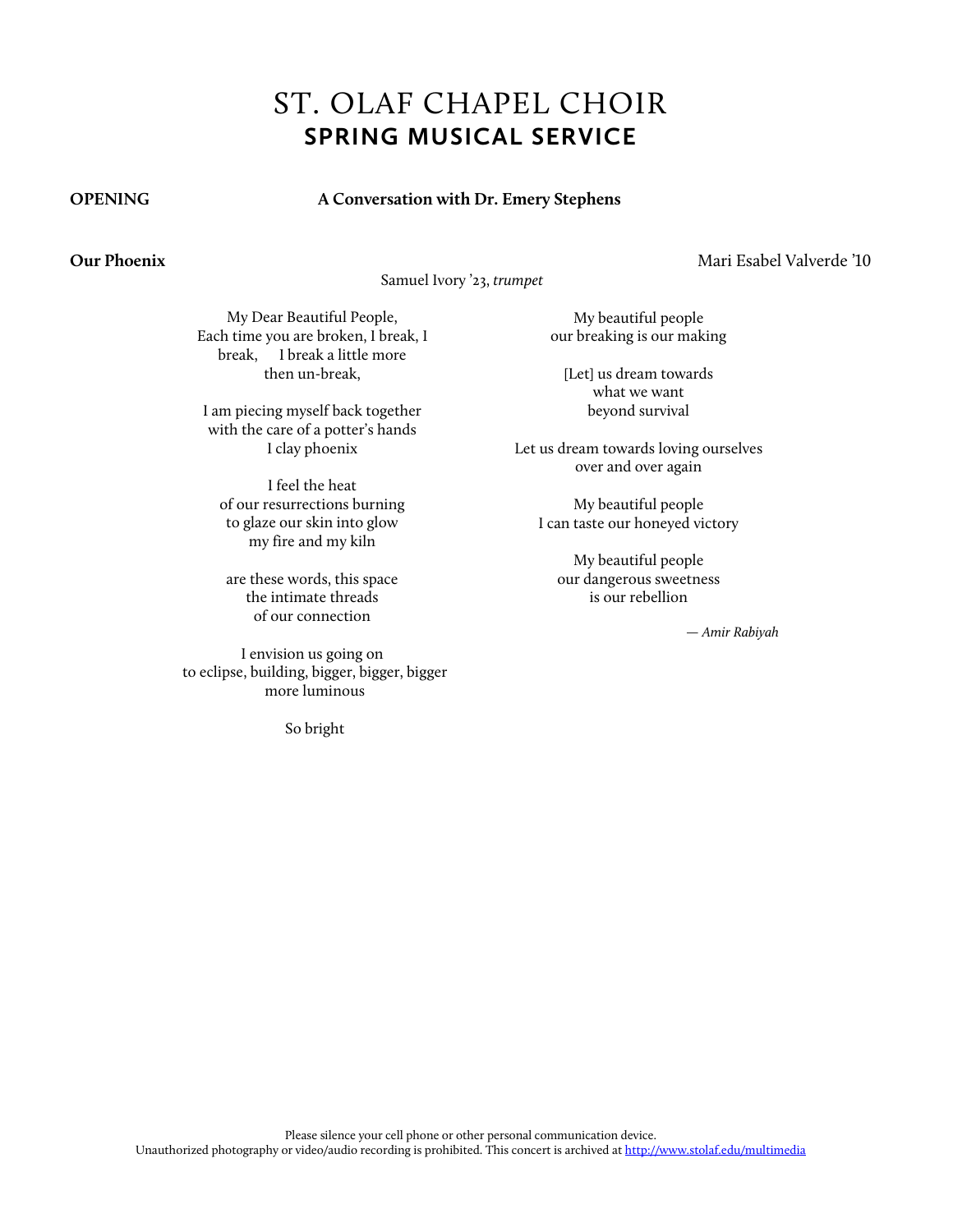#### Blake Ormond '23, *conductor* arr. Mark Brymer

## **No One is Alone** Stephen Sondheim and Stephen Sondheim and Stephen Sondheim and Stephen Sondheim and Stephen Sondheim

Mother cannot guide you. Now you're on your own. Only me beside you. Still you're not alone. No one is alone, truly. No one is alone.

Sometimes people leave you Halfway through the wood. Others may deceive you. You decide what's good. You decide alone. But no one is alone.

Mother isn't here now (Wrong things, right things) Who knows what she'd say? (Who can say what's true?) Nothing's quite so clear now. (Do things, fight things.) Feel you've lost your way? (You decide, but…) No one is alone, believe me. No one is alone, truly.

You move just a finger, Say the slightest word. Something's bound to linger, Be heard. No one is alone. Careful, no one is alone.

People make mistakes. Fathers, mothers, people make mistakes. Holding to their own, thinking they're alone. Honor their mistakes. (Fight for their mistakes,) Everybody makes One another's terrible mistakes. Witches can be right, Giants can be good. You decide what's right, You decide what's good. Just remember,

Someone is on your side. Our side. Someone else is not. While we're seeing our side, Maybe we forgot: They are not alone. No one is alone.

Hard to see the light now. Just don't let it go. Things will come out right now. We can make it so. Someone is on your side No one is alone.

*— Stephen Sondheim*

#### **No One Is Alone**

after "No One Is Alone" from INTO THE WOODS By Stephen Sondheim and Fred Hersch (c) 2010 RILTING MUSIC, INC. and HUMMABLE TUNES All Rights for RILTING MUSIC, INC. Administered by WC MUSIC CORP. All Rights for HUMMABLE TUNES Administered by WARNER-TAMERLANE PUBLISHING CORP. All Rights Reserved Used by Permission *Reprinted by permission of Hal Leonard LLC*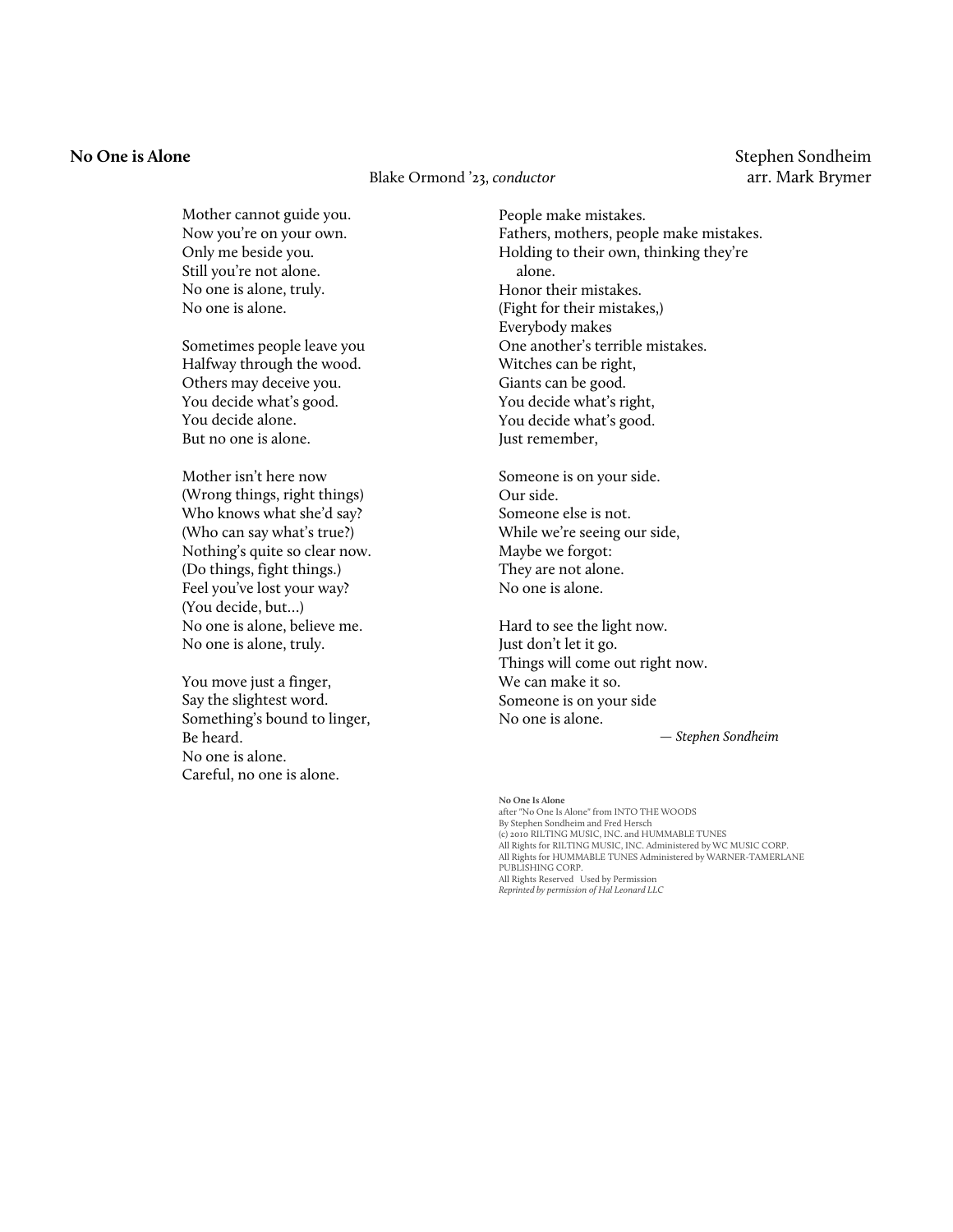### **Considering Matthew Shepard** Craig Hella Johnson '84

Will Rand '22, *conductor*; Renée Audette '22, *violin*; Hayley Currin '23, *cello*; Jake Gesell '22, *violin*; Austin Meyer '22, *percussion*; Elijah Schouten '22, *clarinet*

#### **. Cattle, Horses, Sky and Grass**

#### ALL

Cattle, horses, sky and grass; These are the things that sway and pass Before our eyes and through our dreams, Through shiny, sparkly, golden gleams. Within our psyche that find and know The value of this special glow That only gleams for those who bleed Their soul and heart and utter need, Into the mighty, throbbing Earth, From which springs life and death and birth.

I'm alive! I'm alive, I'm alive, golden. I'm alive, I'm alive, I'm alive . . .

These cattle, horses, grass, and sky Dance and dance and never die. They circle through the realms of air And ground and empty spaces where A human being can join the song, Can circle, too, and not go wrong. Amidst the natural, pulsing forces Of sky and grass and cows and horses.

I'm alive, I'm alive, I'm alive . . .

This chant of life cannot be heard, It must be felt, there is no word To sing that could express the true Significance of how we wind Through all these hoops of Earth and mind, Through horses, cattle, sky and grass, And all these things that sway and pass.

### **. Ordinary Boy**

NARRATOR *Let's talk about Matt.*

CHOIR Ordinary boy, ordinary boy, ordinary boy.

N: Born in December in Casper, Wyoming C: Ordinary boy N: to a father, Dennis, and a mother, Judy. C: Ordinary boy. N: Then came a younger brother, Logan. C: Ordinary boy N: His name was Matthew Wayne Shepard.

And one day his name came to be known around the world. But as his mother said, JUDY SHEPARD

You knew him as Matthew; to us, he was Matt.

#### CHOIR

He went camping, he went fishing, even hunting for a moose,

He read plays and he read stories and especially Dr. Seuss, He wrote poems with illustrations for the neighbors on the street,

And he left them in each mailbox till he learned it was illegal,

He made friends and he wore braces and his frame was rather small,

He sang songs his father taught him. *Frère Jacques . . . Row, Row, Row, Your Boat . . . Twinkle, Twinkle, Little Star . . .*

### **IUDY**

He was my son, my first-born, and more. He was my friend, my confidant, my constant reminder of how good life can be, and how hurtful.

CHOIR How good life can be, how good life can be

**IUDY** 

Matt's laugh, his wonderful hugs, his stories.

NARRATOR Matt writes about himself in a notebook:

#### **MATT**

I am funny, sometimes forgetful and messy and lazy. I am not a lazy person though. I am giving and understanding and formal and polite. I am sensitive, I am honest, I am sincere. And I am not a pest.

#### CHOIR

I am not a pest, I am not a pest, not a pest.

MATT: I am my own person, I am warm I want my life to be happy and I want to be clearer about things; I want to feel good. I love Wyoming; I love Wyoming very much.

CHOIR

I love Wyoming, I love Wyoming, I love Wyoming so very much.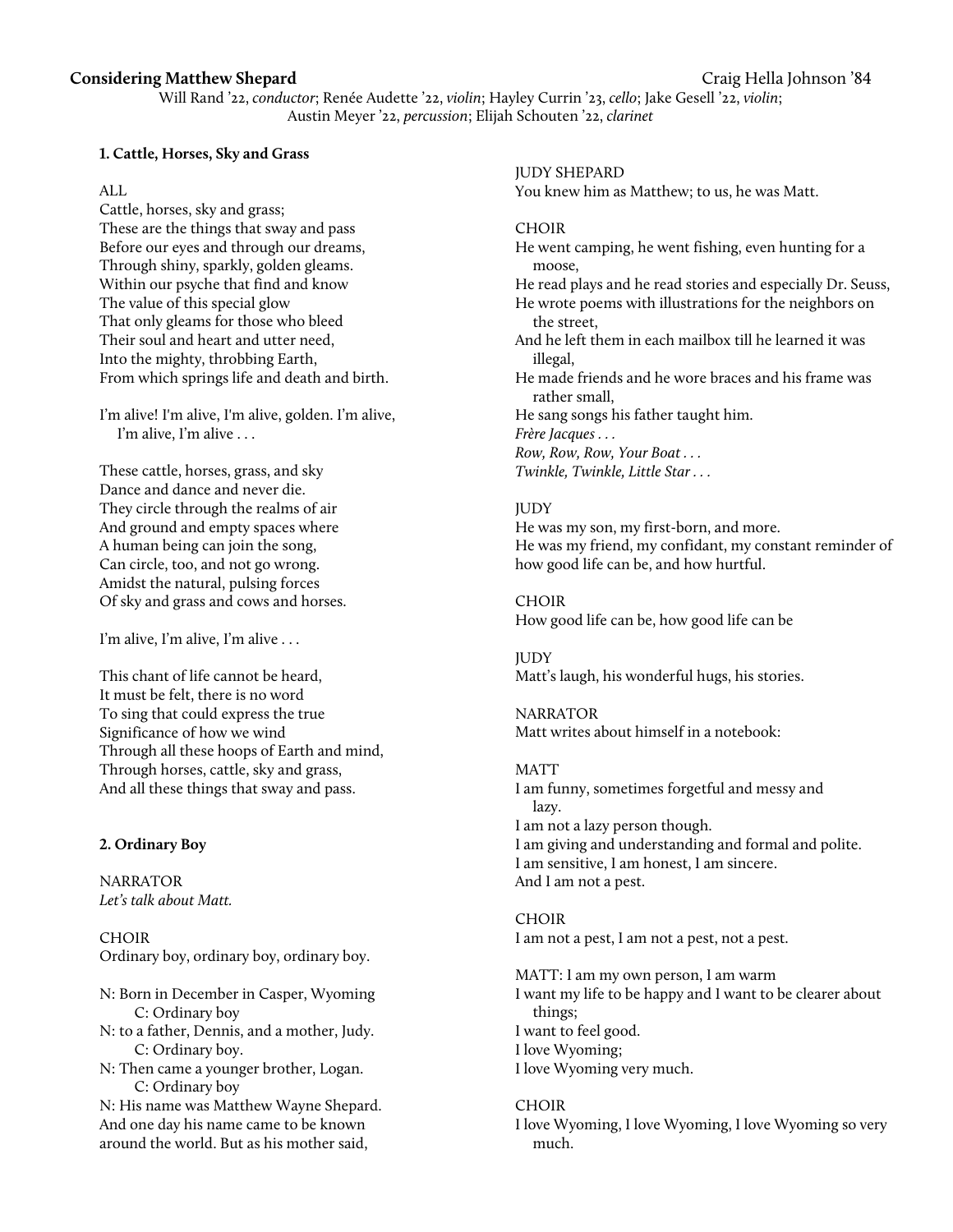#### **MATT**

I love theatre, I love good friends, I love succeeding, I love pasta, I love jogging, I love walking and feeling good.

### CHOIR

I love Europe and driving and music and helping and smiling and *Charlie* and *Jeopardy*. I love movies and eating and positive people and pasta and driving and walking and jogging and kissing and learning and airports and music and smiling and hugging and being myself, I love theatre, I love theatre!

MATT And I love to be on stage!

### CHOIR

Such an ordinary boy living ordinary days In an ordinary life so worth living, He felt ordinary yearning and ordinary fears With an ordinary hope for belonging.

He felt ordinary yearning and ordinary fears With an ordinary hope for belonging, (Born to live this ordinary life) Just an ordinary boy living ordinary days with extraordinary kindness, extraordinary laughter, extraordinary shining extraordinary light, Joy and light.

I love, I love, I love . . . Ordinary boy, ordinary boy.

#### **. We Tell Each Other Stories**

#### SOPRANO

We tell each other stories so that we will remember, Try and find the meaning in the living of our days. Always telling stories, wanting to remember Where and whom we came from, Who we are.

Sometimes there's a story that's painful to remember, One that breaks the heart of us all. Still we tell the story; We're listening and confessing What we have forgotten In the story of us all.

We tell each other stories so that we will remember, Trying to find the meaning . . .

### ALL

I am open to hear this story about a boy, an ordinary boy, Who never had expected his life would be this story. (Could be any boy, any boy.) I am open to hear a story, Open, listen, All.

### **. Speaker C**

*Tuesday night. Matthew attended a meeting of the University of Wyoming's Lesbian Gay Bisexual Transgender Association, then joined others for coffee at the College Inn. Around 10:30, he went to the Fireside Bar, where he later met Aaron McKinney and Russell Henderson. Near midnight, they drove him to a remote area, tied him to a buck and rail fence, beat him horribly and left him to die in the cold of night.*

### **. Speaker D**

*The next morning, Matthew was found by a cyclist, a fellow student, who at first thought he was a scarecrow. After several days in a coma and on life support, Matthew Shepard died on Monday, October 12 at 12:53 a.m. At the funeral, which took place on Friday, October at St. Mark's Episcopal Church in Casper, Fred Phelps and the Westboro Baptist Church protested outside.*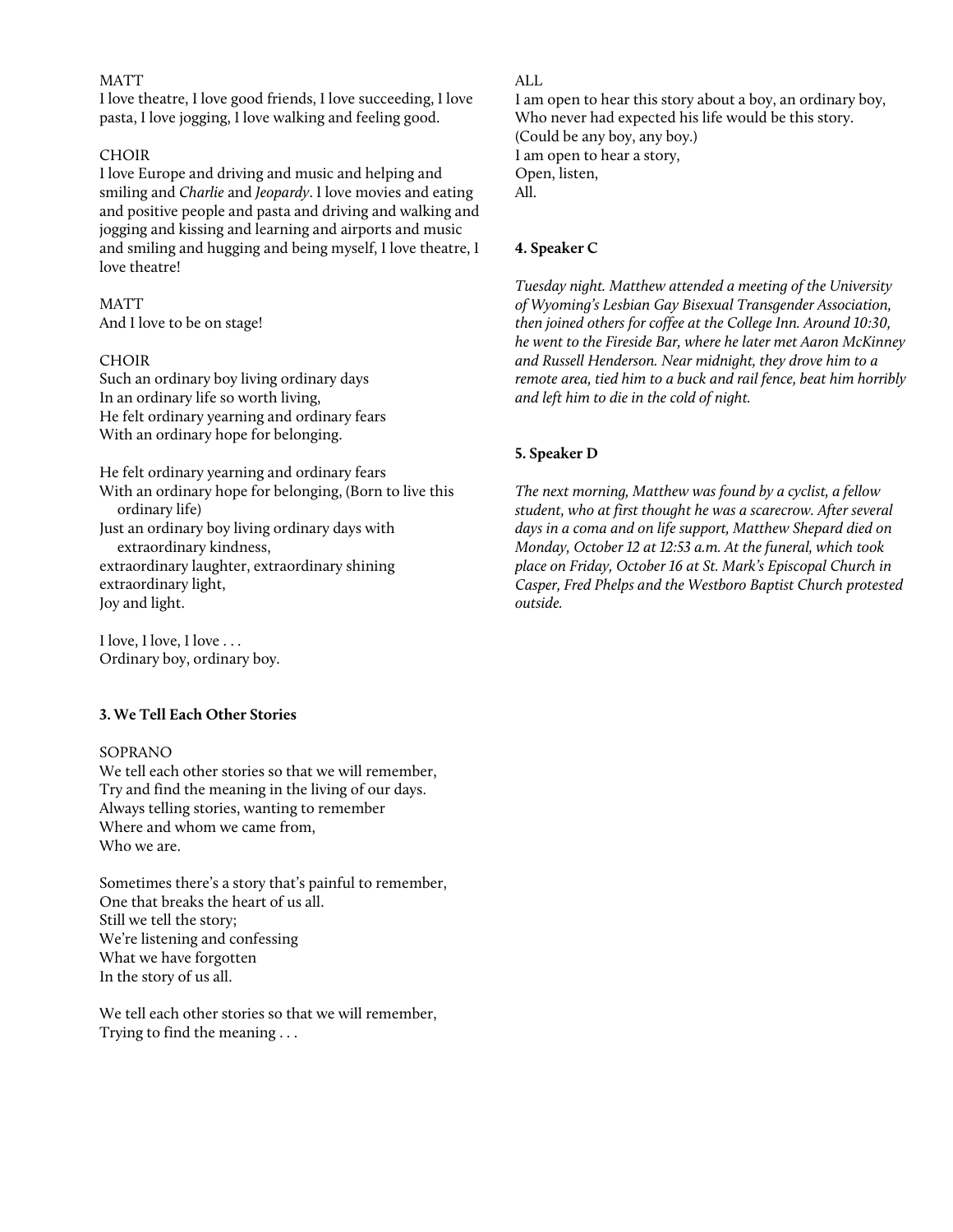#### **. Fire of the Ancient Heart**

**BARITONE** 

What have you done? Hark, thy brother's blood cries to me from the ground.

CHOIR

Called by this candle, Led to the flame, Called to remember; Enter the flame.

### BARITONE

all our flames now swaying and free, all our hearts now moving as one, every living spirit turned toward peace, all our tender hopes awake.

#### CHOIR

Called by this candle, Led to the flame, Called to remember; Enter the flame.

#### BARITONE CHOIR

Fire: howl Fire: broken Fire: burst Fire: rage Fire: swell Fire: shatter Fire: wail Fire!

#### ALL

*We all betray the ancient heart, Ev'ry one of us, all of us; His heart, my heart, your heart, one heart, In each moment the fire rages, it will burn away a hundred veils. Burning, Breaking, Grasping, Raging.*

#### SPEAKER

*how do we keep these flames in our hands? how do we guard these fears in our hearts? how long to hold these griefs in our songs?*

*remembering anger, weave it with hope; remembering exile, braid it with praise; longing past horror, longing past dread, dreaming of healing, past all our pain!*

ALL Fire: living in me! Fire: purify! Fire: now hold me! Fire: seize my heart!

enter the flame, enter the flame shatter my heart, shatter my heart called to enter, burn a hundred veils!

Called by this flame, Fire of my heart, Break down all walls! Open all doors! Only this Love!

Eyes of flesh, eyes of fire, Lumina, lumina, lumina, Open us, All!

BARITONE In each moment the fire rages, It will burn away a hundred veils.

#### **. Speaker E**

*Aaron McKinney and Russell Henderson were arrested shortly after the attack and charged with murder, kidnapping, and aggravated robbery. The first of two trials began on October 26, ; both were convicted of the murder and sentenced to two consecutive life sentences.*

#### **. Stray Birds**

Stray birds of summer come to my window to sing and fly away;

And yellow leaves of autumn which have no songs flutter and fall there with a sigh.

Once we dreamt that we were strangers.

We wake up to find that we were dear to each other.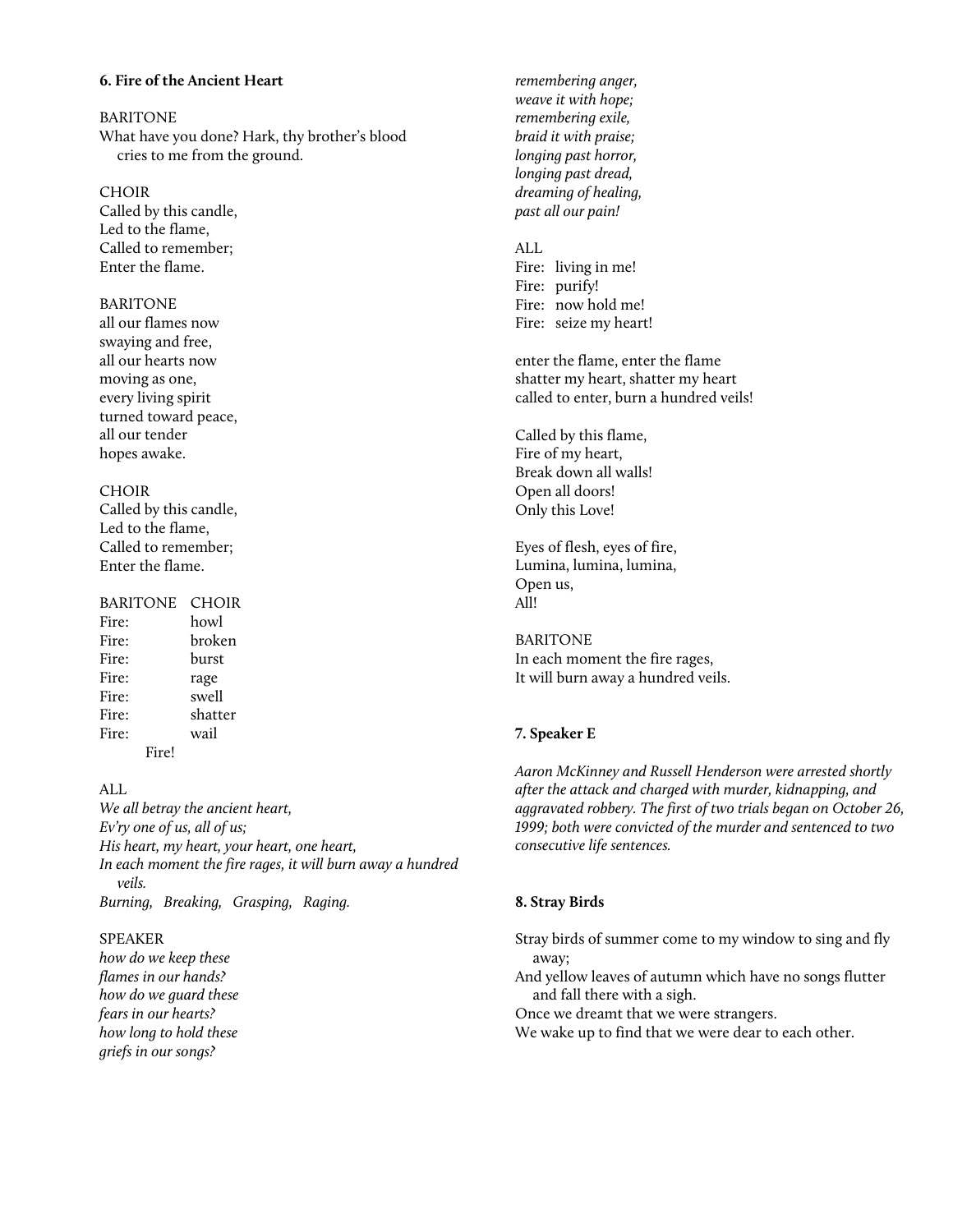#### **. Deer Song**

#### DEER

A mist is over the mountain, The stars in their meadows upon the air; Your people are waiting below them, And you know there's a gathering there.

All night I lay there beside you, I cradled your pain in my care. We move through creation together, And we know there's a welcoming there.

Welcome, welcome, sounds the song, Calling, calling clear. Always with us, evergreen heart. Where can we be but there?

#### **MATT**

I'll find all the love I have longed for, The home that's been calling my heart so long. So soon I'll be cleansed in those waters, My fevers forever be gone.

Where else on earth but these waters? No more, no more to be torn. My own ones, my dearest, are waiting, And I'll weep to be where I belong.

Welcome, welcome, sounds the song, Calling, calling clear. Always with me, evergreen heart. Where can I be but here?

#### **. The Innocence**

#### **TENOR**

When I think of all the times the world was ours for dreaming,

When I think of all the times the earth seemed like our home,

Every heart alive with its own longing, Every future we could ever hope to hold?

All the times our laughter rang in summer, All the times the rivers sang our tune, Was there already sadness in the sunlight? Some stormy story waiting to be told?

Where, O where has the innocence gone? Where, O where has it gone? Rains, rolling down, wash away my memory. Where, O where has it gone?

When I think of all the joys, the wonders we remember, All the treasures we believed we'd never ever lose?

Too many days gone by without their meaning, Too many darkened hours without their peace.

Where, O where has the innocence gone? Where, O where has it gone? Vows we once swore; now it's just this letting go. Where, O where has it gone?

### **. Meet Me Here**

SOPRANO Meet me here, Won't you meet me here Where the old fence ends and the horizon begins? There's a balm in the silence Like an understanding air Where the old fence ends and the horizon begins.

We've been walking through the darkness On this long, hard climb, Carried ancestral sorrow For too long a time. Will you lay down your burden, Lay it down, come with me? It will never be forgotten, Held in love, so tenderly.

Meet me here, Won't you meet me here Where the old fence ends and the horizon begins?

#### ALL

There's a joy in the singing Like an understanding air Where the fence ends and the horizon begins. Then we'll come to the mountain, We'll go bounding to see That great circle of dancing, And we'll dance endlessly.

And we'll dance with the all the children Who've been lost along the way. We will welcome each other, Coming home, this glorious day.

SOPRANO We are home in the mountain, And we'll gently understand That we've been friends forever, That we've never been alone.

We'll sing on through any darkness And our song will be our sight. We can learn to offer praise again, Coming home to the light.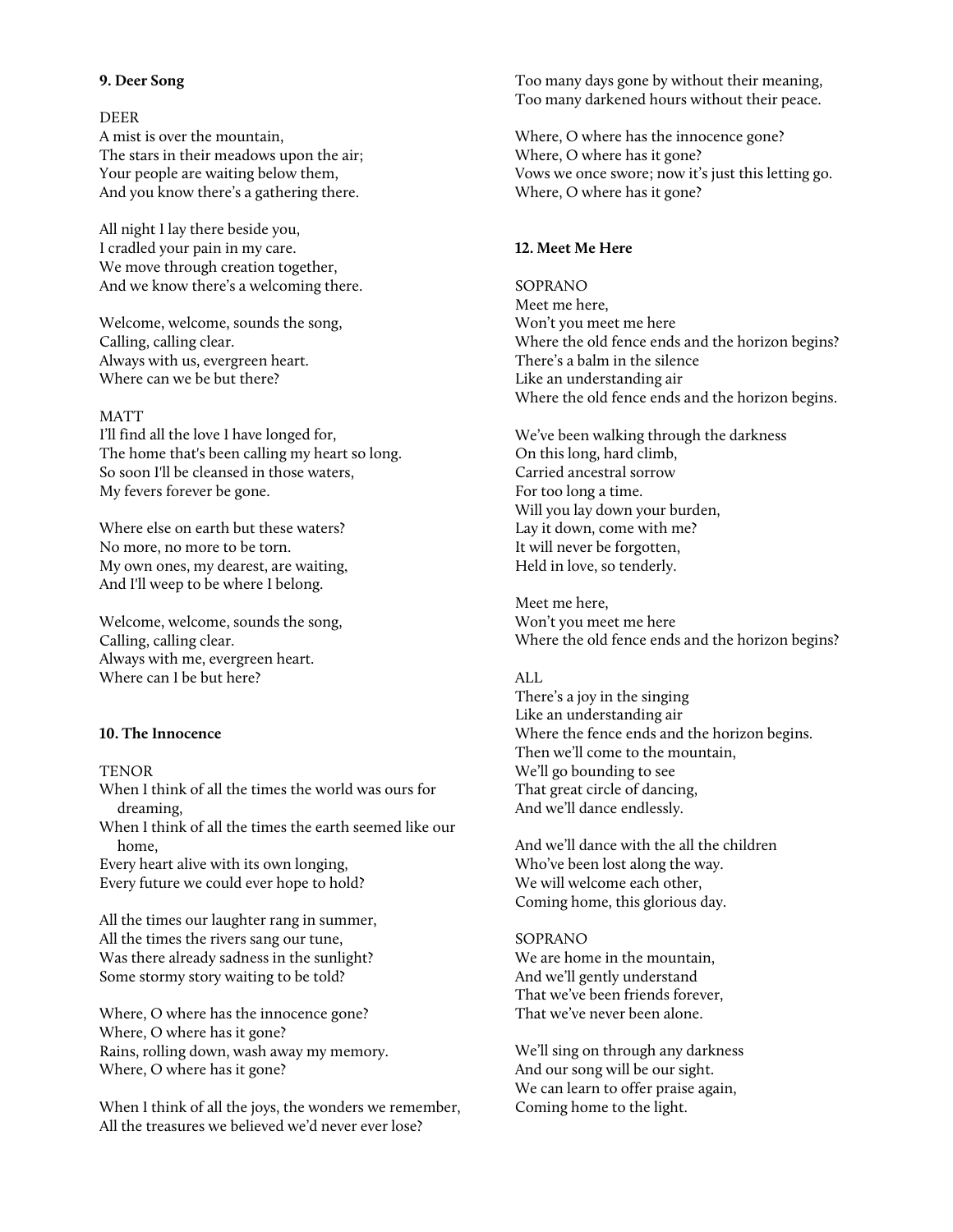#### **. All of Us**

SOLOISTS What could be the song? Where begin again? Who could meet us there? Where might we begin?

From the shadows climb, Rise to sing again; Where could be the joy? How do we begin?

Never our despair, Never the least of us, Never turn away, Never hide our face .

Ordinary boy, Only all of us, Free us from our fear, Only all of us.

ALL What could be the song? Where begin again? Who could meet us there? Where might we begin?

From the shadows climb, Rise to sing again; Where could be the joy?

SOLOISTS How do we begin?

ALL Never our despair, Never the least of us, Never turn away, Never hide your face; Ordinary boy, Only all of us, Free us from our fear.

Only in the Love, Love that lifts us up, Clear from out the heart From the mountain's side, Come creation come !

Strong as any stream; How can we let go? How can we forgive? How can we be dream?

Out of heaven, rain, Rain to wash us free; Rivers flowing on, Ever to the sea .

Bind up every wound, Ev ery cause to grieve; Always to forgive .

SOLOISTS Only to believe.

ALL Most noble Light, Creation's face, How should we live but joined in you ? Remain within Your saving grace Through all we say and do ; And know we are the Love that moves The sun and all the stars?

O Love that dwells, O Love that burns In every human heart ! Only in the Love, Love that lifts us up!

This evergreen, this heart, this soul, Now moves us to remake our world, Reminds us how we are to be Your people born to dream;

How old this joy, how strong this call, To sing Your radiant care With every voice, in cloudless hope Of our belonging here.

Only in the Love , Only all of us , All of us, only all of us.

SOLOISTS Heaven, Wash me!

What could be the song? Where do we begin? Only in the Love, Love that lifts us up. All Of Us.

*— Craig Hella Johnson*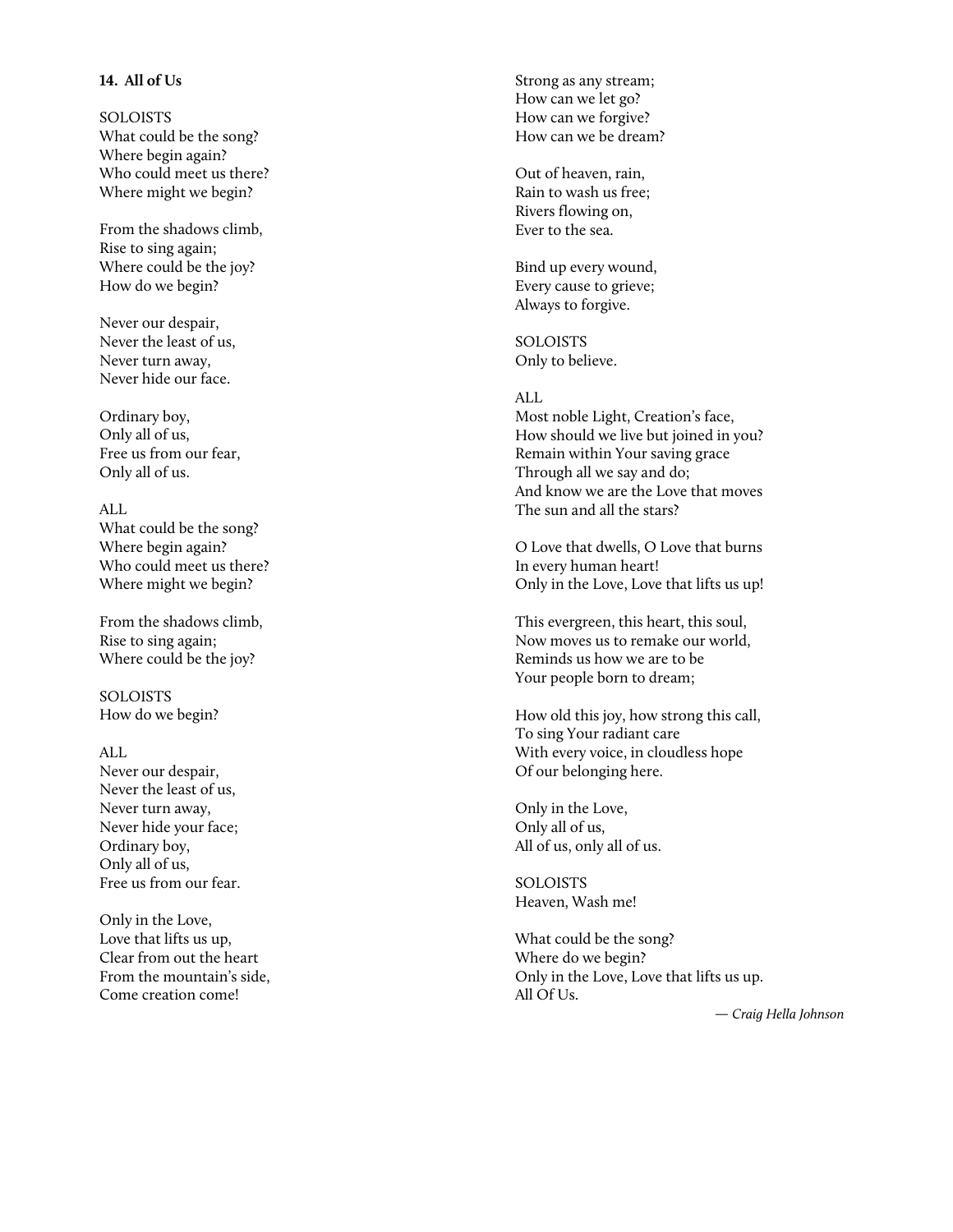#### Alexys Sayegh '24, *alto*; Max Clifford '22, *bass*; Kylie Landa '22, *soprano*

You with the sad eyes Don't be discouraged, don't you realize It's hard to take courage In a world full of people You can lose sight of it all And the darkness inside you Can make you feel so small

#### *Refrain:*

I see your true colors Shining through I see your true colors And that's why I love you So don't be afraid to let it show True colors True colors are beautiful Like a rainbow

Give me a smile then Don't be unhappy Can't remember when I last saw you laughing If this world makes you crazy And you've taken all you can bear Just call me up 'Cause you know I'll be there

#### *Refrain*

*—Billy Steinberg and Tom Kelly*